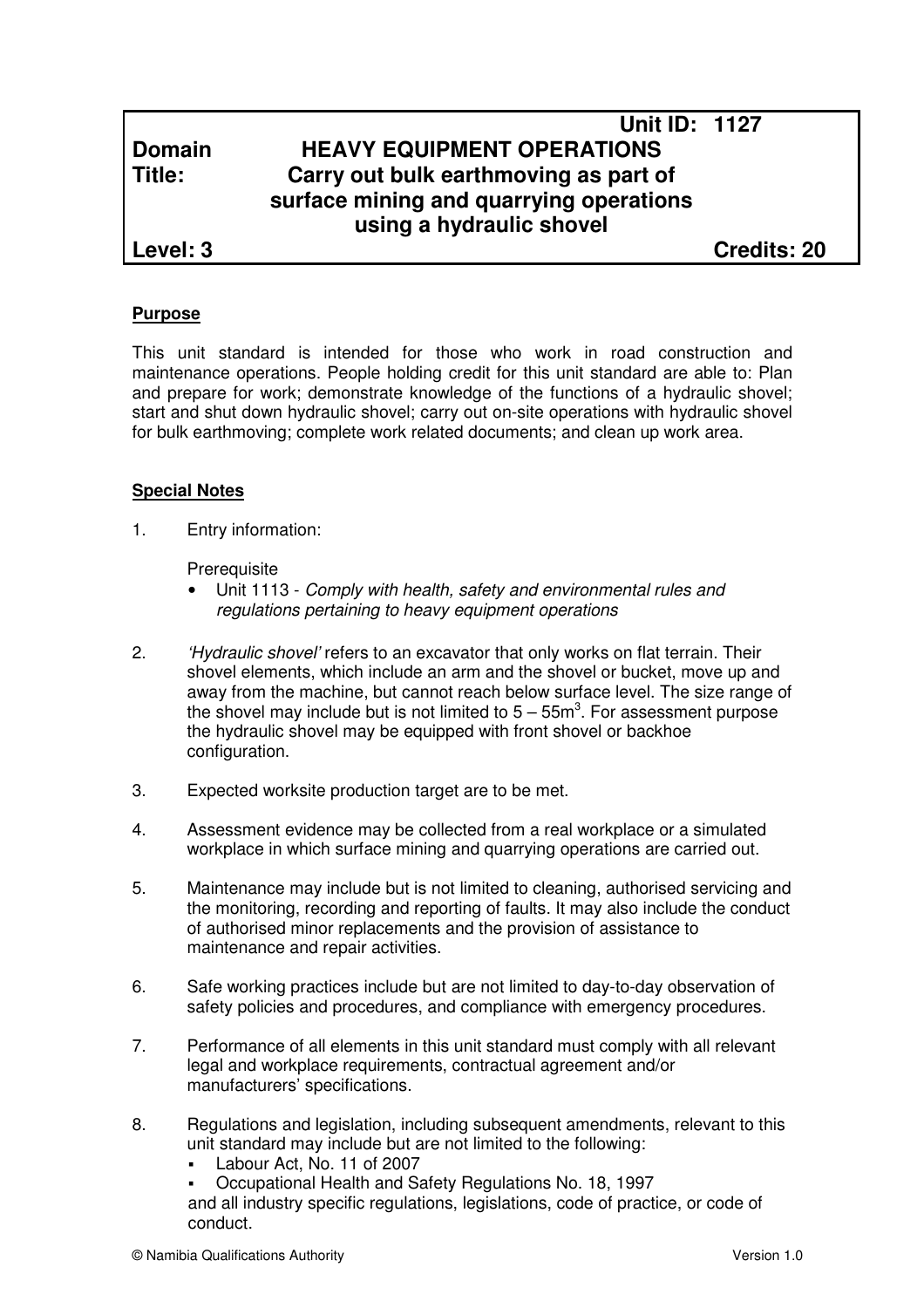# **Quality Assurance Requirements**

This unit standard and others within this subfield may be awarded by institutions which meet the accreditation requirements set by the Namibia Qualifications Authority and the Namibia Training Authority and which comply with the national assessment and moderation requirements. Details of specific accreditation requirements and the national assessment arrangements are available from the Namibia Qualifications Authority and the Namibia Training Authority. All approved unit standards, qualifications and national assessment arrangements are available on the Namibia Training Authority website www.nta.com.na.

# **Elements and Performance Criteria**

## **Element 1: Plan and prepare for work**

## **Performance Criteria**

- 1.1 Work instructions, including plans, specifications, quality requirements and operational details are obtained, explained, clarified and applied to the allocated task.
- 1.2 Safety requirements, including personal protective clothing and equipment are obtained from the site safety plan, workplace policies and procedures, and applied to the allocated task.
- 1.3 On-site traffic control requirements are obtained and implemented according to workplace requirements.
- 1.4 Plant, tools, fuel, lubricants, equipment, attachments and accessories selected to carry out tasks are checked for consistency with the requirements of the job, their usability and any faults rectified or reported prior to commencement of work.
- 1.5 Environmental protection requirements are identified from the project environmental management plan and applied to the allocated task.
- 1.6 Work area is inspected and prepared according to workplace procedures.

## **Element 2: Demonstrate knowledge of the functions of a hydraulic shovel**

#### **Performance Criteria**

- 2.1 The main functions of hydraulic shovel are explained in terms of surface mining and quarrying processes.
- 2.2 The operation of all major components is explained in terms of their functions.
- 2.3 Safety features and warning devices on the excavator are identified, and their purposes explained in accordance with manufacturers' specifications.
- 2.4 The maximum operating capacities and efficiencies are explained in terms of the specific hydraulic shovel capabilities in accordance with manufacturers' specifications.
- 2.5 Warnings from hydraulic shovel indicators and gauges are explained according to manufacturers' specifications.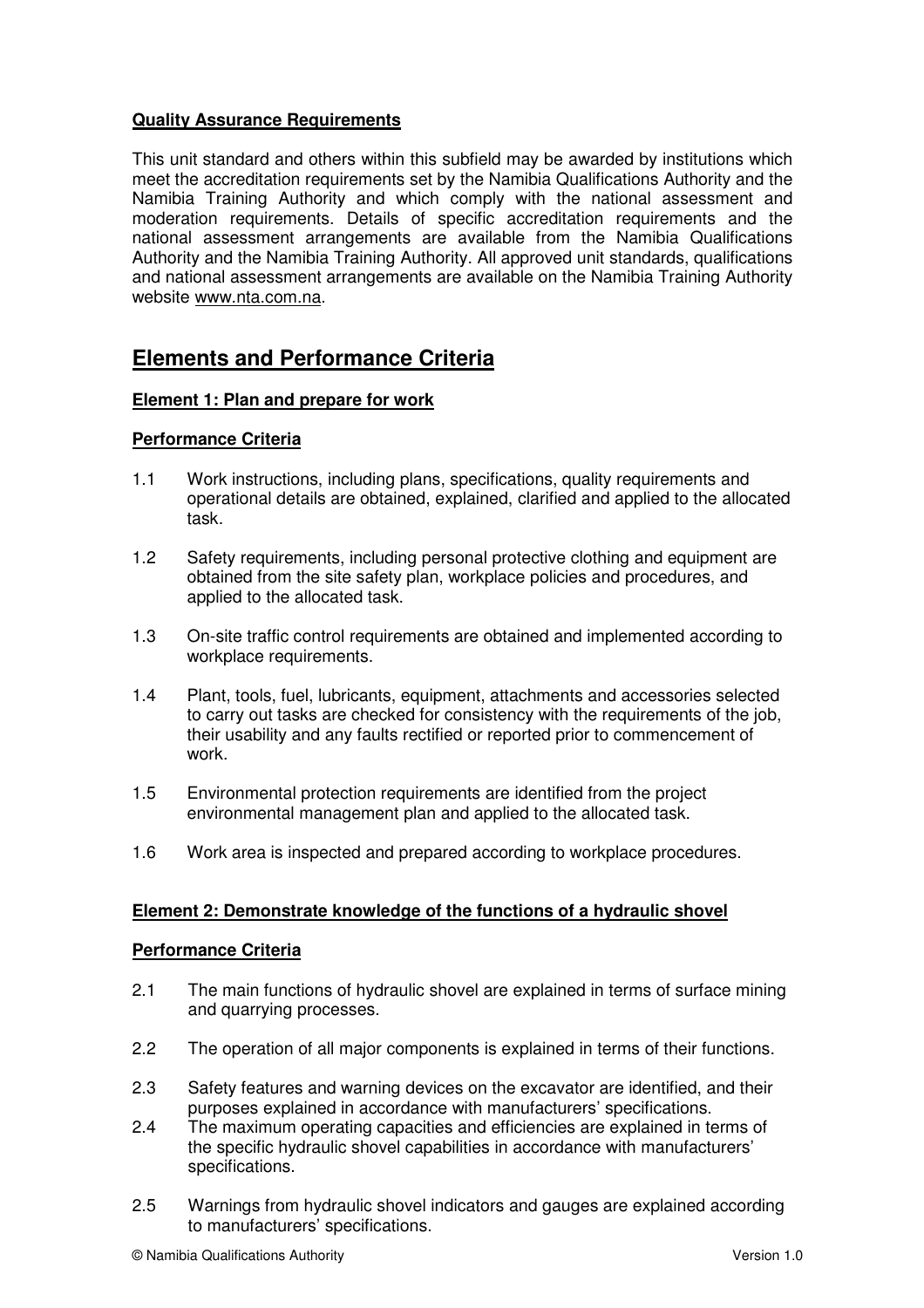2.6 Corrective actions are described or demonstrated in terms of responses to warnings received.

## **Element 3: Start and shut down hydraulic shovel**

### **Performance Criteria**

- 3.1 Pre-operational checks are carried out according to appropriate checklist and workplace procedures.
- 3.2 Daily and weekly operator maintenance is performed according to appropriate checklist and workplace procedures.
- 3.3 Start-up and shutdown procedures are followed according to manufacturer's specifications.
- 3.4 Hydraulic shovel hours are recorded, if required, in accordance with workplace requirements.
- 3.5 Hydraulic shovel maintenance and faults are reported in accordance with workplace requirements.

### **Element 4: Carry out on-site operations with hydraulic shovel for bulk earthmoving**

#### **Performance Criteria**

- 4.1 Functions of the various controls are demonstrated in accordance with manufacturer's specifications.
- 4.2 Temporary safety signs are explained in relation to their use and placement and are used as required.
- 4.3 The hydraulic shovel is relocated without endangering people, other vehicles and/or buildings or facilities.
- 4.4 Hydraulic shovel performance is monitored and corrective action is taken when necessary, in accordance with manufacturer's specifications.
- 4.5 Communication is maintained with other heavy equipment operators in line with workplace requirements.
- 4.6 Hydraulic shovel loads a dump truck in accordance with workplace procedures.

#### **Element 5: Complete work related documents**

#### **Performance Criteria**

- 5.1 Work related documents are completed in accordance with contract and workplace requirements.
- 5.2 Maintenance and service related documents are completed in accordance with manufacturer and workplace requirements.